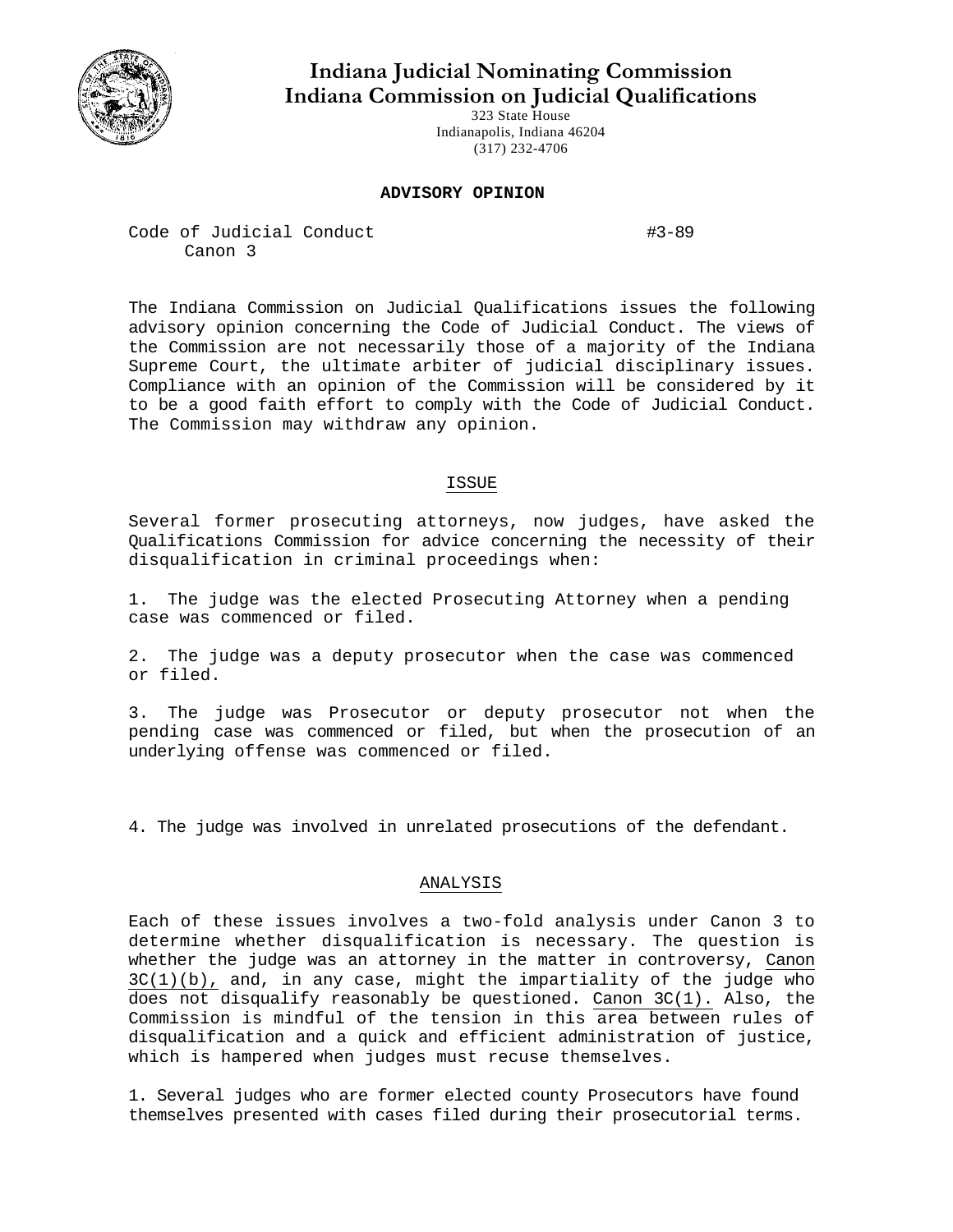These judges must disqualify themselves. See, Calvert v. State (1986) Ind. App., 498 N.E.2d 105. A former Prosecuting Attorney is disqualified from any criminal proceeding initiated, investigated, filed, or pursued by the office of the Prosecuting Attorney during the judge's term as prosecutor. Even if the prosecutor did not actively prosecute the cause or has no recollection of it at all, disqualification is necessary. First, the elected Prosecuting Attorney is considered to be "of counsel" in all cases in the office, so disqualification is necessary pursuant to Canon  $3C(1)(b)$ . See, Advisory Opinion #1-89, Indiana Commission on Judicial Qualifications. Second, the ideals of judicial independence and the appearance thereof are accomplished only upon the disqualification of a former Prosecuting Attorney in a case filed during his term. All cases must be tried before an impartial and disinterested tribunal which should also appear to be fair and will preserve the public's confidence in the independence of the judiciary. The Commission would adopt a per se rule of disqualification in this instance.

2. Where the judge was a deputy prosecuting attorney at the time the case at bar was initiated, investigated, filed, or otherwise pursued, he is not necessarily disqualified as the judge. So long as the deputy played no role at all in the case while in the prosecutor's office, Canon 3C(1)(b) will not require disqualification, and, given there are no other disqualifying factors, the former deputy may entertain the case as judge without raising reasonable doubts about impartiality. Despite the former service as deputy prosecutor, the judge is, of course, presumed to be impartial. And, given the numbers of former deputies who become judges and the presumed distance one deputy has from cases which happened to be pending during his term but in which he was not engaged, the need for an efficient administration of justice dissuades the Commission from formulating a rule of disqualification in these cases.

3. The third question is whether the answers to Issues 1 and 2 apply similarly to the situation in which the pending case was not in the prosecutor's office during the judge's term as prosecutor, but an underlying offense was. The specific examples which have come to the Commission's attention involve a judge who prosecuted one of the felonies which is pleaded by the State in a habitual offender charge, a judge who prosecuted the defendant on a misdemeanor drunken driving charge which is now being used to enhance the current offense to a felony, and a judge who prosecuted a traffic offense which, in part, led to a driver's administrative suspension which is being challenged in the judge's court.

As in Issue 1, a judge is disqualified in these proceedings unless, as in Issue 2, the judge was a deputy prosecutor and was not involved in the underlying prosecution. First, the judge who was Prosecutor during the prosecution of the underlying offense or was a deputy involved in the prosecution may have been an attorney in the matter in controversy by virtue of his prosecution of the underlying offense. As such, the judge is disqualified under  $3C(1)(b)$ . However, the analysis does not depend upon a showing that the underlying offense is actually "in controversy", for the judge is disqualified because his impartiality